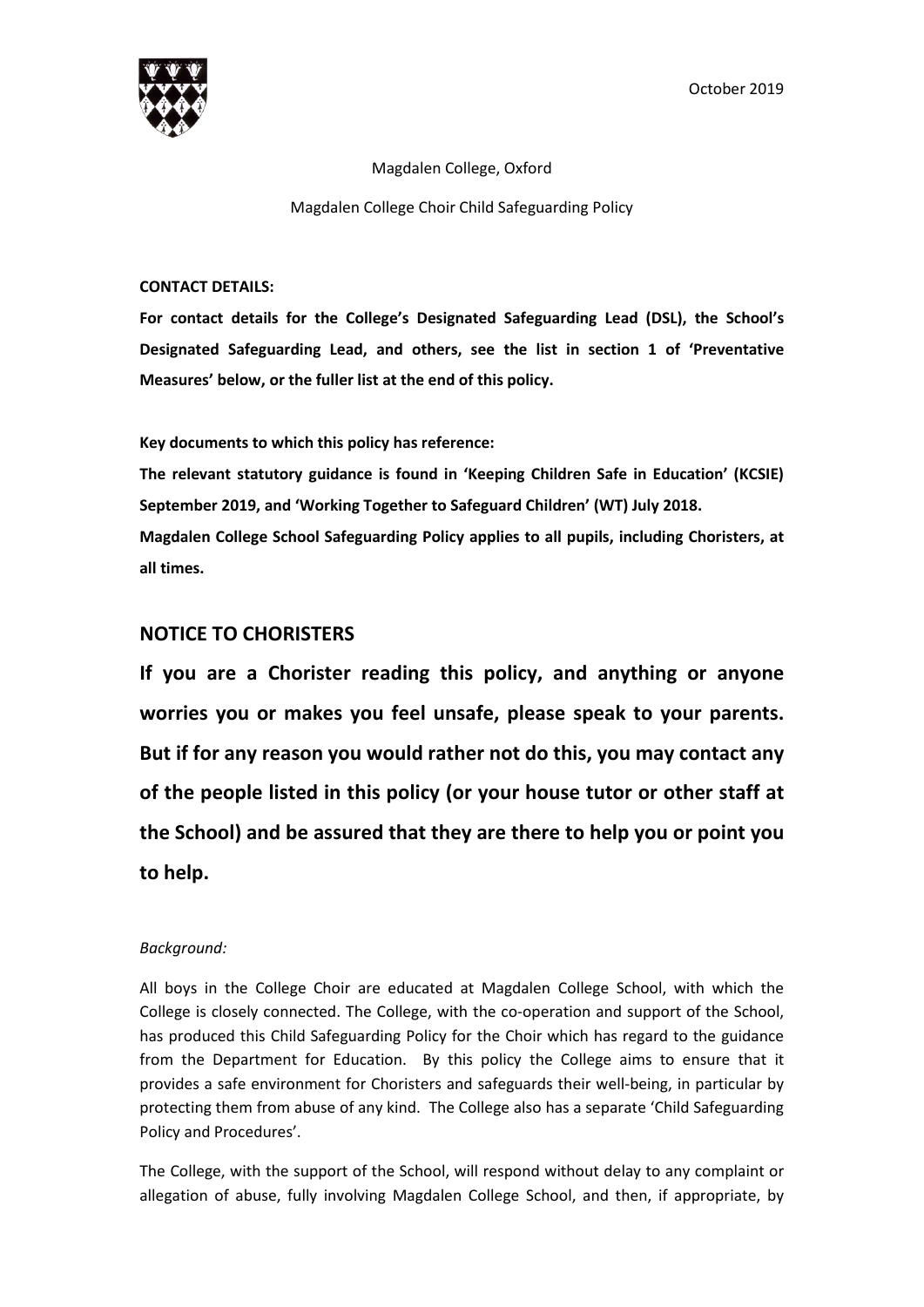referrals to the Local Authority Designated Officer (LADO), Children's Social Care, and the Police.

This policy is written with regard to the School's Safeguarding Policy, as the School's Safeguarding Policy is appropriate for School pupils wherever they are, and must always be referred to in addition to this policy.

The College's DSL and School's DSL meet regularly, and at least every term, in order to review the working of this policy. These meetings include assurances that College staff working with School pupils have all appropriate checks and training in place and current.

#### *Preventative Measures:*

1. **All Choristers who feel unsafe are encouraged to speak to their parents. But if they would rather not do that, the School's Safeguarding team is the first port of call. The School's Designated Safeguarding Lead (DSL) will liaise as appropriate with the College's Designated Safeguarding Lead.** 

**[The School's Designated Safe](mailto:tbeaumont@mcsoxford.org)guarding Lead (DSL) is The Usher, Mr Toby Beaumont: tbeaumont@mcsoxford.org, tel 01865 242191 ext 250 or 01865 253450. The School's Deputy Safeguarding Officers are (all tel 01865 242191):** 

| Mr Rob Hemingway:        | rhemingway@mcsoxford.org from 19 November 2019 |
|--------------------------|------------------------------------------------|
| <b>Mr Tim Skipwith:</b>  | tskipwith@mcsoxford.org                        |
| <b>Mr Tim Cooper:</b>    | tcooper@mcsoxford.org                          |
| <b>Dr Colin Pearson:</b> | cpearson@mcsoxford.org                         |

These each receive training to enable them to carry out their roles.

**The College's Des[ignated Safeguarding Lead \(DSL\) is the](mailto:mark.blandford-baker@magd.ox.ac.uk) Home Bursar, Mr Mark Blandford-Baker, mark.blandford-baker@magd.ox.ac.uk, tel 01865 276050, who has the leadership responsibility for the College's safeguarding arrangements. The College's Designated Officer for Safeguarding Children with regard to the College Choir (DOSC for the Choir), who has the responsibility for the day-to-day administration of th[e College's safeguarding arrangem](mailto:melanie.bennette@magd.ox.ac.uk)ents for the Choir, is Ms Melanie Bennette, melanie.bennette@magd.ox.ac.uk, tel 01865 286701. The DOSC for the Choir is available to speak to parents or Choristers about safeguarding. In the absence of the DSL, the DOSC for the Choir acts as deputy, in consultation with the President or the Senior Tutor.** 

2. The admission of Clerks and Organ Scholars, and the appointment of the Dean of Divinity, Informator Choristarum, Assistant Organist, Chapel Verger, Chapel and Choir PA, and the Choristers' Singing Teacher, is, like appointments to the teaching staff at the School, conditional on the possession of a satisfactory DBS check at the Enhanced level and the receipt of two references which satisfactorily address the question of the candidate's suitability for work with children. If a DBS check is delayed, candidates have no unsupervised contact with Choristers until a satisfactory check is received. Should a difficult or complicated recruitment judgement be called for, with the consent of the applicant to whom the information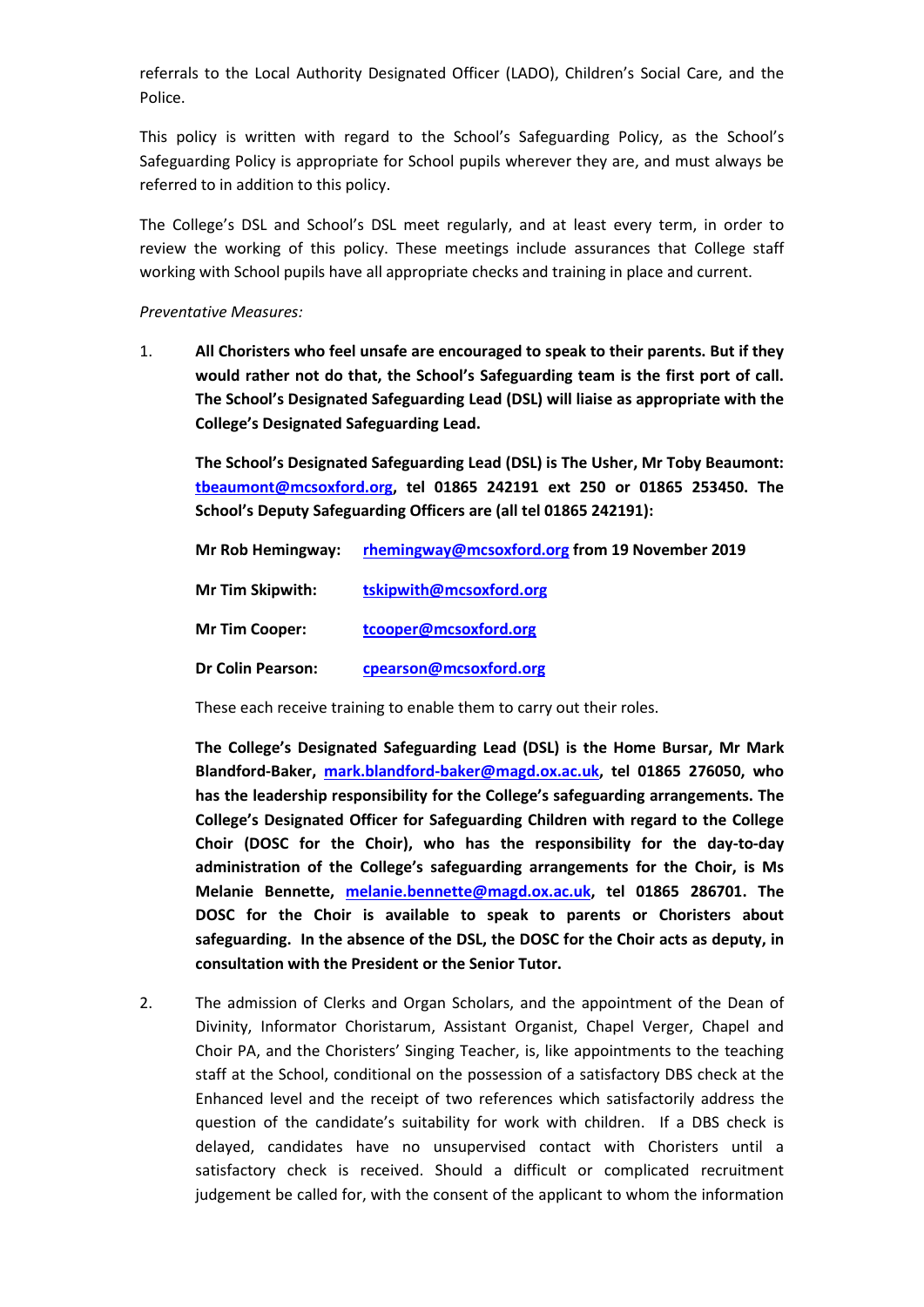relates, the College's DSL shares confidential information specifically relevant to child welfare with the School's DSL. If necessary, consideration would be given to the imposition of supervision conditions on the adult concerned. DBS information is kept separately, not in general personal or academic files. Local clergy, including the Fellows' Chaplain, may be appointed to preside at or assist with choral services only if they have current formal authorisation to exercise their ministry in the Diocese of Oxford by virtue of the Bishop's Licence or its equivalent, or the Bishop's Permission to Officiate, both of which are dependent on a satisfactory DBS check at the Enhanced level and Diocesan records of personal and career history.

- 3. Specific directives relevant to safeguarding and promoting the welfare of children are included in the guidelines which are presented to Clerks and Organ Scholars by the Informator Choristarum. These set out the parameters of appropriate conduct, contact and communication with Choristers, within or outside official Choir activities. They are intended to be of benefit to all parties. Where a Clerk or Organ Scholar infringes these directives, the Informator Choristarum reserves the right to suspend him or her from all Choir activities, giving full notice of the reason for suspension, with a right to reply. Good pastoral care is to be provided for all concerned but the safety of children is the paramount consideration. If the infringement indicates that there are grounds for concern, advice may be sought from outside agencies in accordance with guidance from the Secretary of State for Education.
- 4. Chorister welfare has a permanent place on the agenda of all meetings of the Chapel and Choir Committee, providing among other things a regular forum in which to reflect on and discuss practice in the light of experience.
- 5. This policy, along with the guidelines presented to Clerks and Organ Scholars, is reviewed on an annual basis, at the Trinity Term meeting of the Chapel and Choir Committee, and by the School as part of its annual review of safeguarding policy and practice. A copy of the policy is given to Academical Clerks and Organ Scholars in the context of a mandatory verbal induction, and to the Fellows' Chaplain, Chapel Verger, the Choristers' Singing Teacher, and Chorister Parents. Organ Scholars who give music tuition to children also receive a copy of Magdalen College School's Child Protection Policy, the College's Child Safeguarding Policy and Procedures, the Oxford University Safeguarding Code of Practice, and a copy of Part One of 'Keeping Children Safe in Education' (September 2019). They are required to confirm that they have read at least Part One (including Annex A) of the latter guidance. They are aware of updated guidance year on year, including with regard to the nature of peer-on-peer abuse. The College is clear that abuse is abuse and should never be tolerated or passed as mere 'banter' or 'having a laugh'.
- 6. Academical Clerks and other staff associated with the College Choir receive Safeguarding training from the College's DSL on an annual basis.

### *Procedures in the Event of Complaint or Allegation of Abuse:*

1. All Safeguarding concerns pertaining to Choristers must be made known to the School's DSL or a deputy. Within the College, the handling of complaints and allegations relating to Choristers is the responsibility of the Home Bursar as the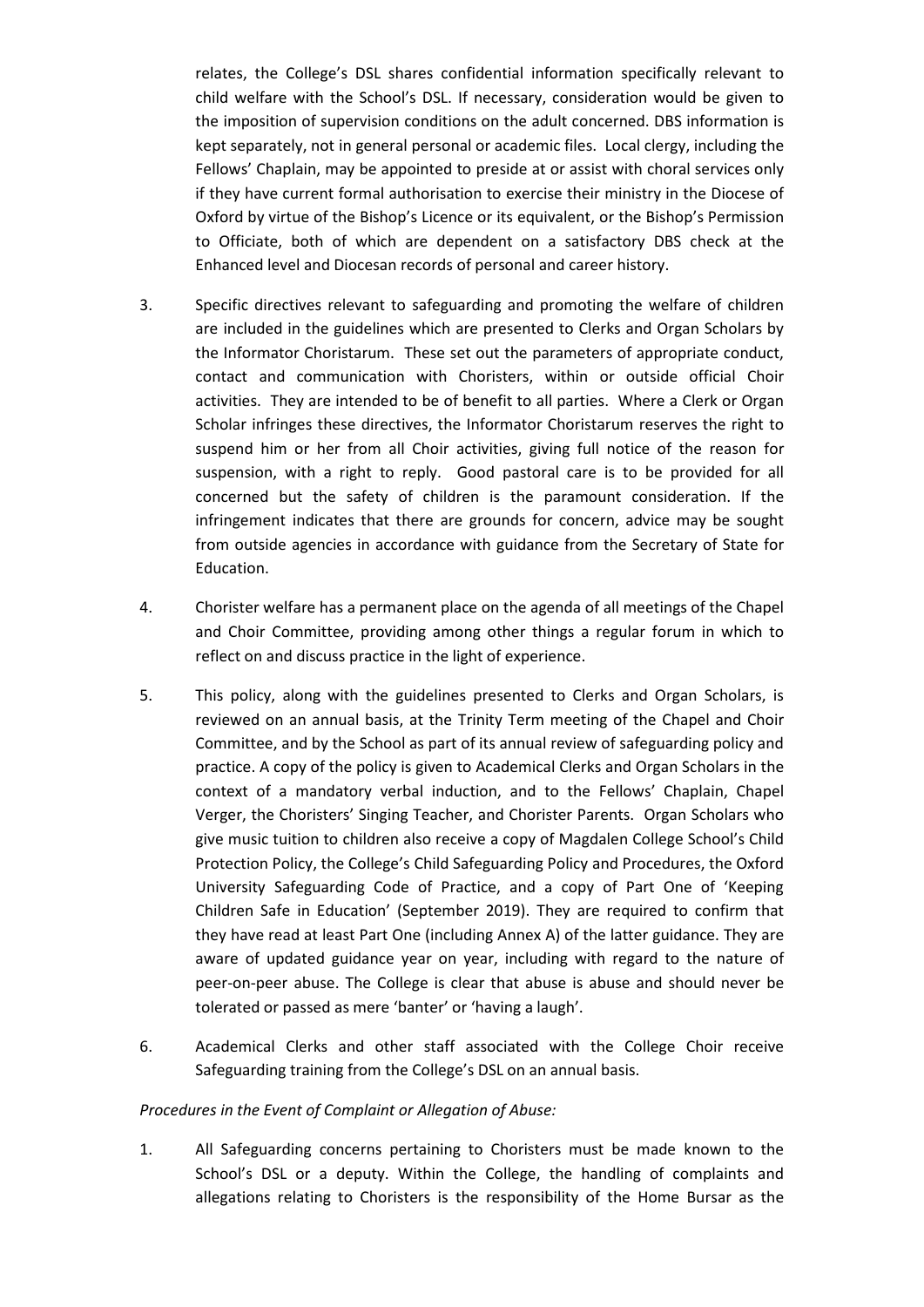College's DSL (see contact details above and at the end of this policy). This is made known to Chorister Parents and to Choristers at the time of their entry to the Choir. The Home Bursar sends all parents a letter, every September, containing information about Child Protection. Parents whose sons begin to sing in the Choir at some other time of the year receive these materials as soon as the Choristership starts.

2. Parents, Choristers, or others who have any concerns at any time relating to the safety of Choristers should contact the School's DSL and the College's DOSC for the Choir without delay, who will liaise with the College's DSL (see contact details above and at the end of this policy). They may also contact the College's DSL directly. Notices are placed at child-eye-level height in the Choristers' Day Room in the School and the Song School in the College informing Choristers who they should speak to if anything or anyone worries them or makes them feel unsafe.

If anyone feels unable to convey a concern to a Senior Member of College, then the NSPCC Whistleblowing Helpline should be used: the number is 0800 028 0285. They should also call that number if they have reported a concern and believe that subsequent action which should have been taken under this policy has not been taken.

**Children will probably wish to speak to their parents first about anything or anyone that is worrying them or making them feel unsafe. If you are a child or young person reading this and you are worried about your safety at School, in the College or in the Choir, please do not hesitate to speak to your parents. But if for any reason you would rather speak to someone outside of your family, you can speak to Ms Bennette (the Chapel and Choir PA), Mr Pott (the Tutor to the Choristers), Mrs Adams (the Supervisor to the Choristers), Mr Skipwith (the Head of Junior School), your tutor, Mr Hemingway (the Head of Lower School), Mr Beaumont (the Usher), Mr Williams (the Informator Choristarum), or The Rev'd Dr Andrew Bowyer (the Dean of Divinity). Their contact details are given at the end of this policy.** 

Anyone approaching any of these members of staff may be assured that their concerns will be taken seriously and they will not be subjected to any detriment due to making their concerns known. However, where the safety of children is in question, only limited assurances of confidentiality can be given as the matter must be addressed at once through the proper channels.

If a Chorister is in immediate danger, rather than there being a concern about a Chorister, the Police or Social Services should be called immediately. Dial the Police on 999 or Social Services on 0345 0507666 or 0800 833408 (out of hours).

3. Any member of staff receiving concerns about the safety of Choristers will listen and take notes, making no promises of absolute confidentiality, and refer the matter **at once** to the Home Bursar, who is the College's DSL, or to the Usher, who is the School's DSL, each of whom will immediately inform the other (see contact details above and at the end of this policy).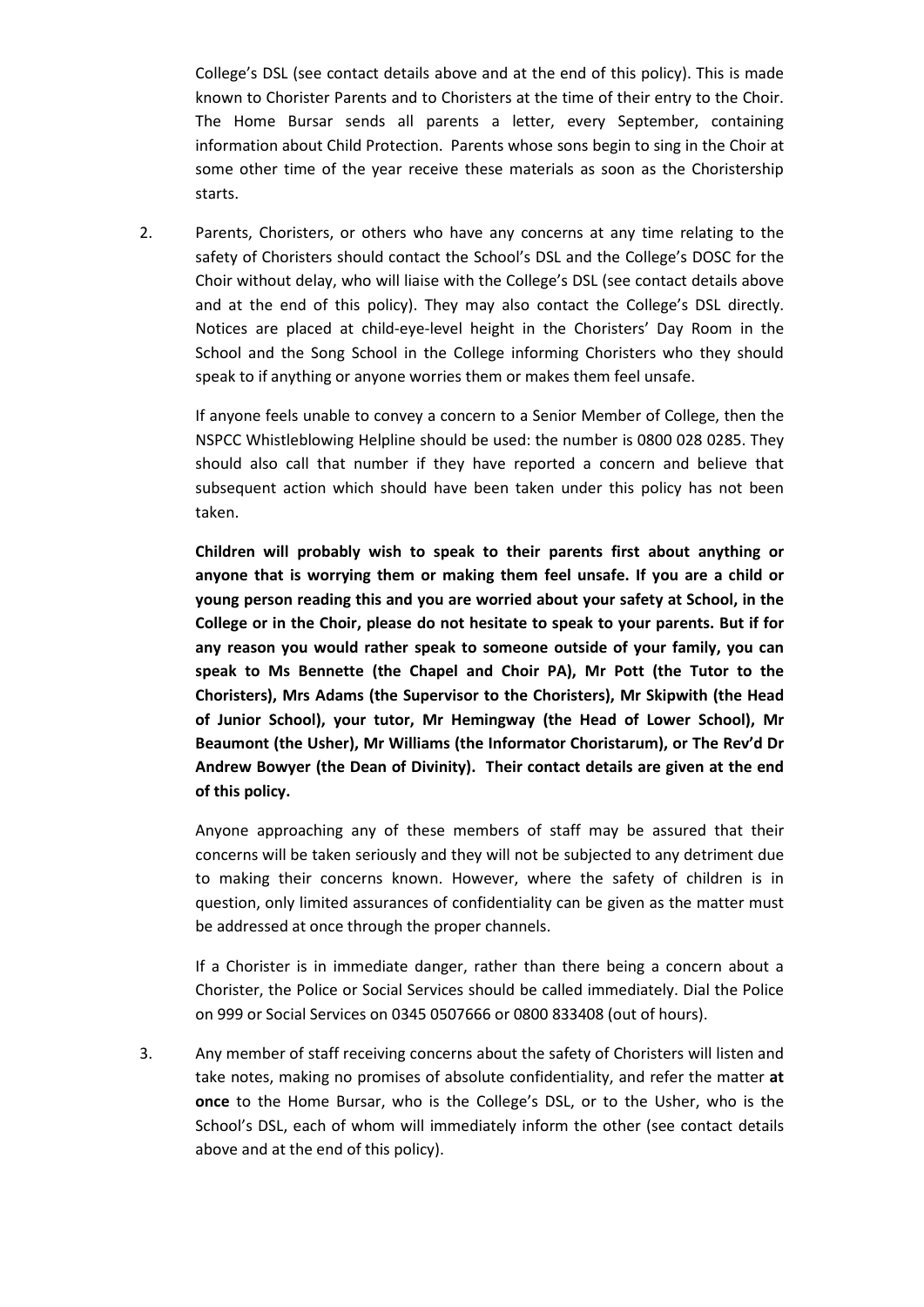- 4. On receiving information or a complaint or allegation from parents, a child, or a member of staff, the DSL will take detailed notes of any complaint or allegation brought to him, listening carefully to all that is said, making no promise of absolute confidentiality. (Where handwritten notes are typed up later, the original contemporaneous notes will be retained.) The matter will thereafter be dealt with by the DSL (for the College) in conjunction with the School's DSL in accordance with the procedures and time limits set out in the latest guidance issued by the Secretary of State. This is currently to be found in 'Keeping Children Safe in Education' (September 2019). This is available to the public on-line. The senior management of the School and College will be kept informed, in confidence, unless for some reason this would place a child at increased risk of harm.
- 5. The LADO will be informed within one working day of all allegations that an adult within the College has:
	- behaved in a way that has harmed a child, or may have harmed a child;
	- possibly committed a criminal offence against or related to a child; or
	- behaved towards a child or children in a way that indicates s/he may pose a risk of harm to children.

The advice of the LADO will be followed appropriately.

- 6. Careful notes will be kept of information and advice received, decisions made and the reasoning behind them. In normal circumstances this will be done in full partnership with the Chorister's parents, unless for some reason this would place the child at increased risk of harm.
- 7. The relationship between the DSL of the College and the DSL of Magdalen College School will be one of full and equal partnership, founded on a presumption of openness and joint decision-making. They meet on a termly basis to allow for the regular exchange of information and the maintenance of a good working relationship. Their over-arching principle is always to act in the best interests of the child. They share responsibility for contact with a Chorister's parents, and will initiate the process by which advice is sought from the LADO and/or matters are referred to Children's Social Care or the Police.
- 8. As soon as the LADO advises or either the DSL for the College or the DSL for the School feels that a matter should be referred to Children's Social Care or the Police, the DSL for the College and the DSL for the School will together convene a group including the President and the Master with full reference to Diocesan officers and legal authorities as applicable, in order to keep them fully informed.
- 9. The College and School will collaborate fully with the statutory agencies concerned with child protection.

Next review: Michaelmas Term 2020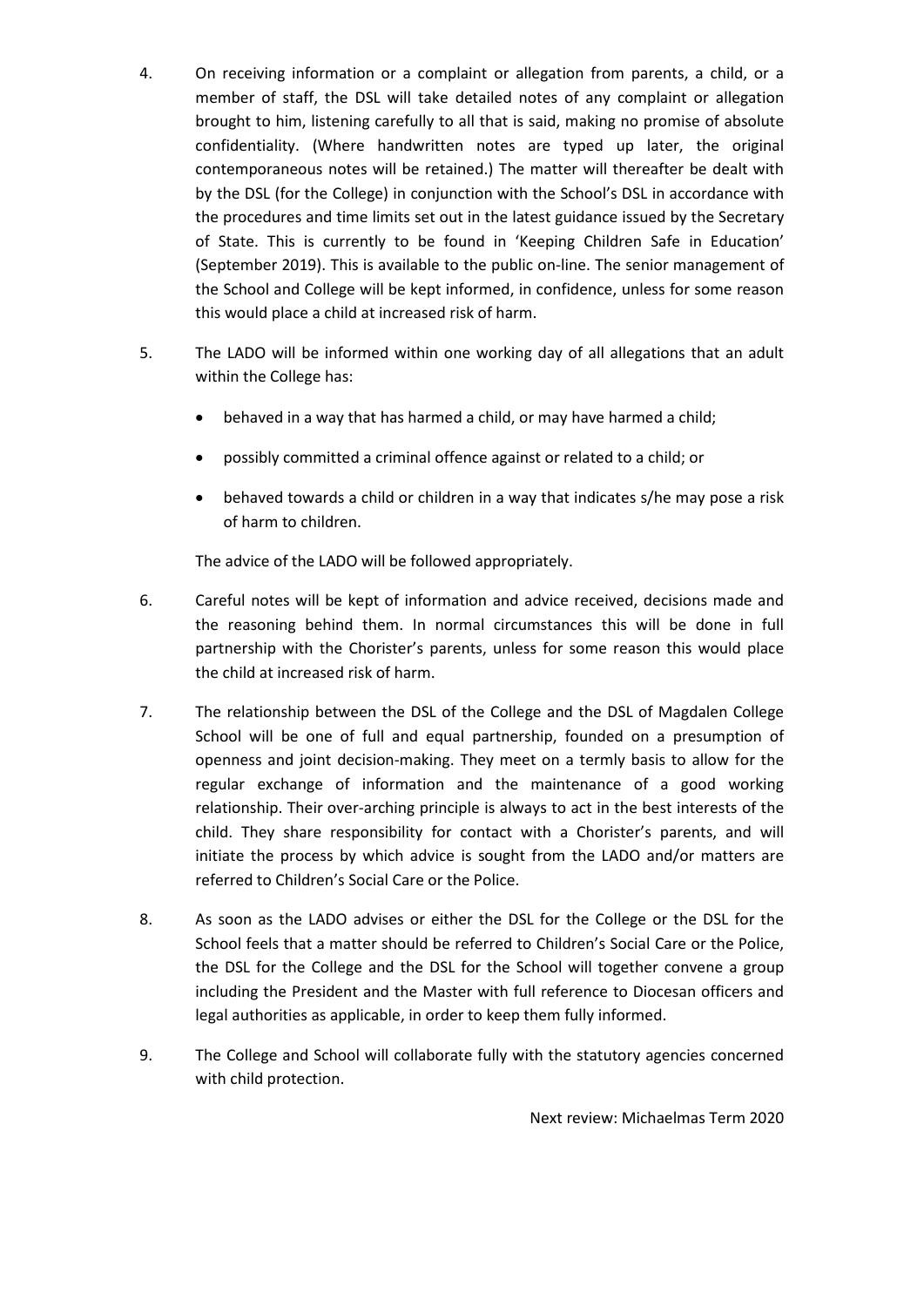# **Contact Information**

| The College's DSL                         | Mr Mark Blandford-Baker                 |
|-------------------------------------------|-----------------------------------------|
|                                           | <b>Home Bursar</b>                      |
|                                           | mark.blandford-baker@magd.ox.ac.uk      |
|                                           | Tel. 01865 276050 (outside office hours |
|                                           | tel. 07770 504 769)                     |
| The College's DOSC for the Choir          | Ms Melanie Bennette                     |
|                                           | Chapel and Choir PA                     |
|                                           | melanie.bennette@magd.ox.ac.uk          |
|                                           | Tel. 01865 286701                       |
| The School's DSL                          | Mr Toby Beaumont                        |
|                                           | Usher                                   |
|                                           | tbeaumont@mcsoxford.org                 |
|                                           | Tel. 01865 253450                       |
| The School's Deputy Safeguarding Officers | Mr Rob Hemingway (from 19 November      |
|                                           | 2019)                                   |
|                                           | <b>Head of Lower School</b>             |
|                                           | rhemingway@mcsoxford.org                |
|                                           | Tel. 01865 242191                       |
|                                           | Mr Tim Cooper                           |
|                                           | <b>Head of Middle School</b>            |
|                                           | tcooper@mcsoxford.org                   |
|                                           | Tel. 01865 242191                       |
|                                           | Mr Tim Skipwith                         |
|                                           | <b>Head of Junior School</b>            |
|                                           | tskipwith@mcsoxford.org                 |
|                                           | Tel. 01865 242191                       |
|                                           | Dr Colin Pearson                        |
|                                           | <b>Head of Sixth Form</b>               |
|                                           | cpearson@mcsoxford.org                  |
|                                           | Tel. 01865 242191                       |
| The Tutor to the Choristers               | Mr Alex Pott                            |
|                                           | alexander.pott@magd.ox.ac.uk            |
|                                           | Tel. 01865 287059                       |
| The Supervisor to the Choristers          | Mrs Emma Adams                          |
|                                           | eadams@mcsoxford.org                    |